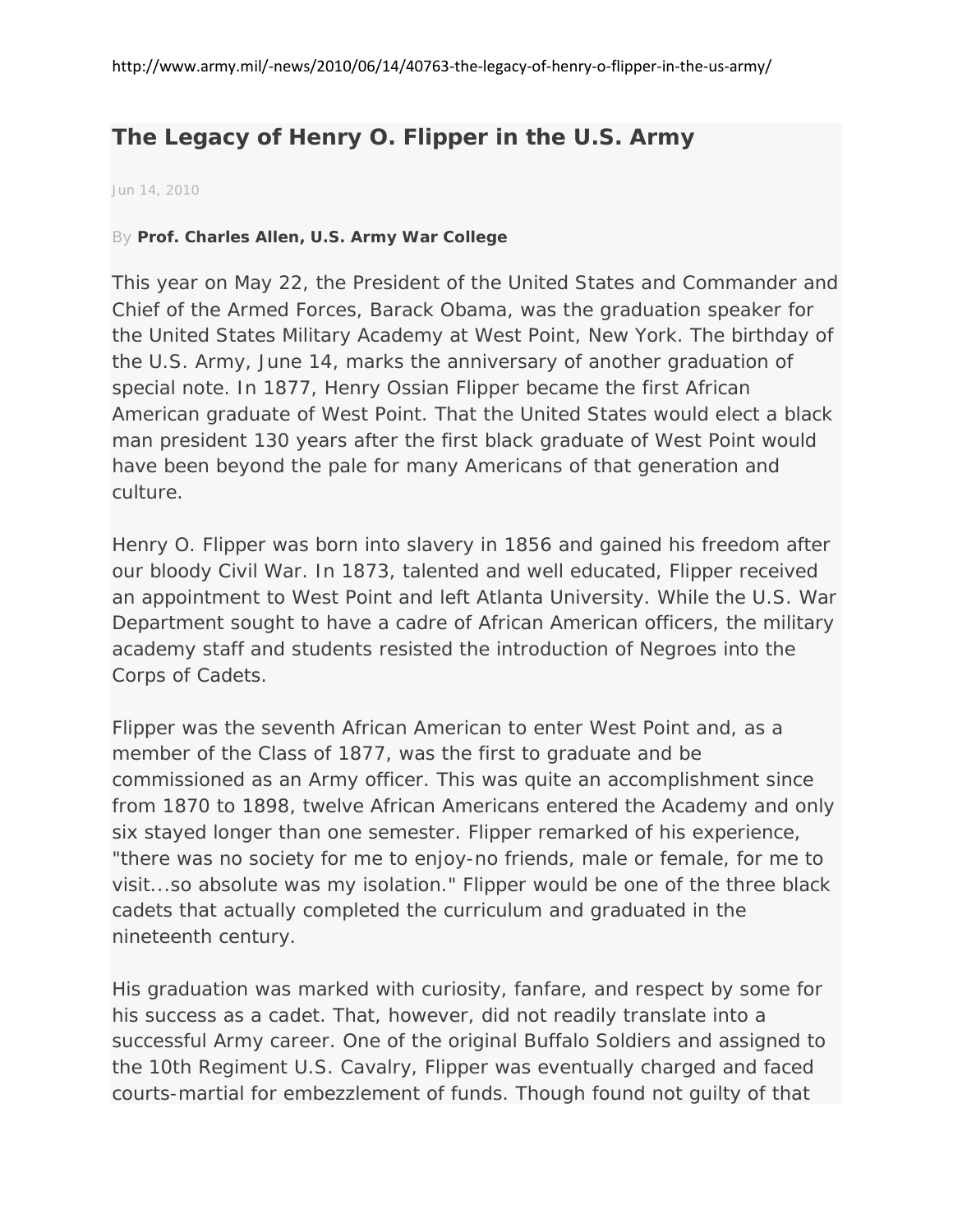charge, he was convicted of conduct unbecoming an officer for filing false official reports and was dishonorably discharged. After the Army, Flipper was a successful civilian engineer who would eventually serve in the Department of Justice and later would be a special assistant to the Secretary of the Interior. In 1976, before the centennial of his graduation from West Point, Flipper's descendants filed for review of the courts-martial decision. The Army Board for the Correction of Military Records recommended setting aside the conviction and, as a result, the Army issued a Certificate of Honorable Discharge, citing the unjust nature of the proceedings and punishment. The story of Henry O. Flipper reached another Commander in Chief and in 1999, President Bill Clinton issued a pardon for him.

What is the legacy of this Georgia-born slave? Some might have expected that his graduation would have led to easier acceptance of African Americans into West Point and into the Army officer's corps. That was not to be. Despite the evidence of heroic actions of African American soldiers on the western frontier and in the Spanish American War, our published U.S. history reflected something to the contrary. A 1925 study conducted by the Army War College offered the following conclusion:

As combat troops under modern war conditions, [negroes] never rose to the standard of white units even when well led by white officers. The negro officers were educationally and in character far inferior to the whites, and troops under negro officers were unfit for battle against an aggressive and active enemy.

It was not until 1936 that the fourth African American cadet graduated from West Point, Benjamin O. Davis, Jr. In 1940, his father, Benjamin O. Davis, Sr. became the first African-American general in the United States military. When World War II started, father and son were the only two African American line officers in the Army. As a cadet, Davis, Jr. faced some of the same hardships as Flipper, subjected to "silencing" and isolation during his four years at the Academy. Graduating 35th out of 278 in the Class of 1936, Davis Jr. would become a member of the fabled all-black Tuskegee Airmen, then the 332nd Fighter Group "Red Tails." Later he would achieve the rank of Brigadier General having commanded several black aviation units in World War II. Another Tuskegee Institute graduate and airman, Daniel "Chappie" James, Jr. would become the first African American four-star general in the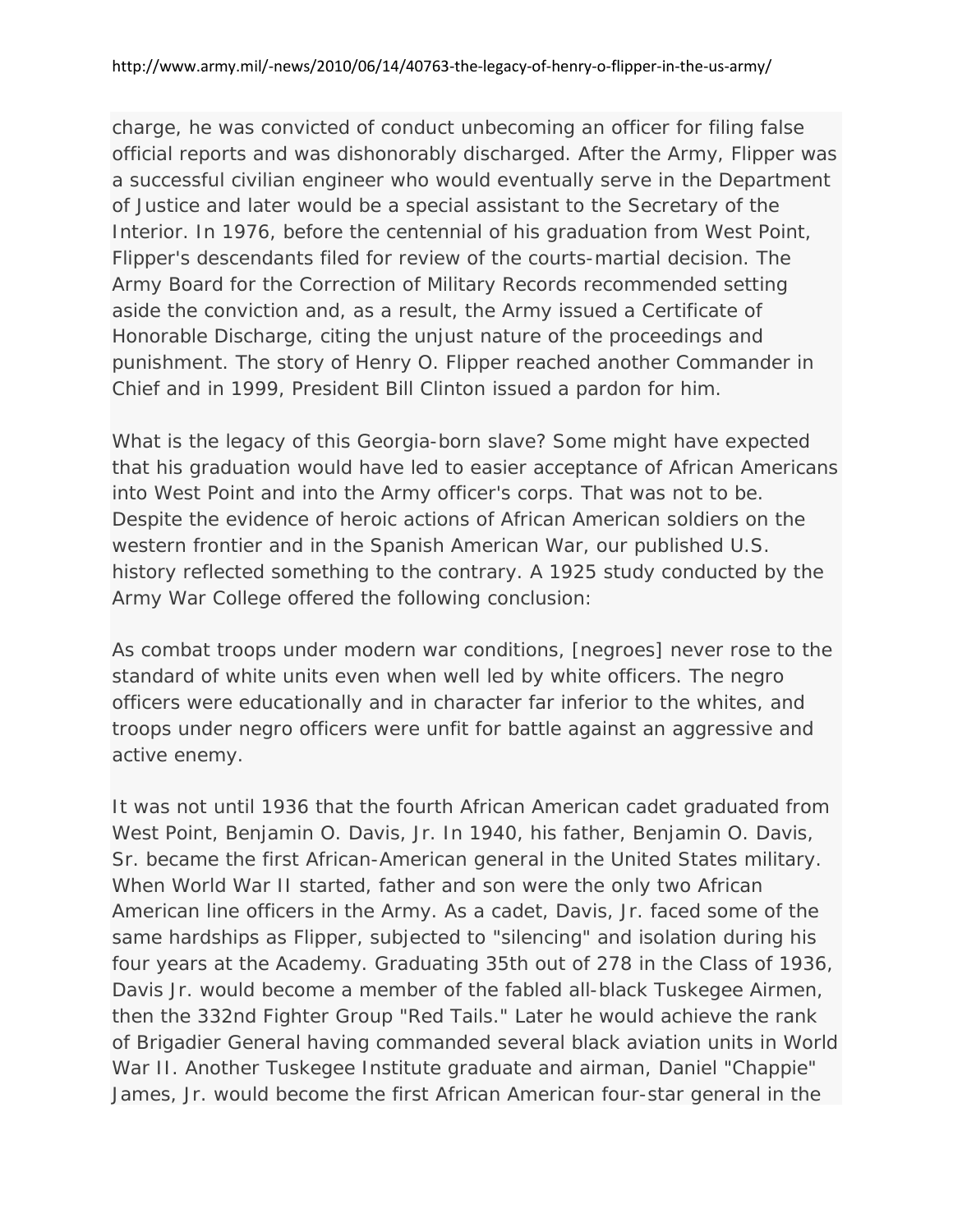## U.S. military.

In 1948, in the aftermath of WWII and perhaps taking note of the performance of African-Americans across the services in that great endeavor, President Harry Truman issued Executive Order 9981 directing the integration of the Armed Forces. Few in the West Point Class of 1951 would have considered that cadet Roscoe Robinson would be the first African American West Point graduate to wear four stars and culminate his Army career as the United States Military Representative to the North Atlantic Treaty Organization (NATO). Robinson's alma mater bestowed honors upon him with the Distinguished Graduate Award in 1993. In 2000, West Point posthumously dedicated one of its lecture halls as the General Roscoe Robinson, Jr. Auditorium.

This is more than just a history lesson, there is a personal connection for me and only a few degrees of separation. As a high school senior in the fall of 1972, I was contacted by a West Point liaison officer who was recruiting young men of color to join the officer ranks of our Army. My fellow military academy cadets included Lloyd Austin (the former Commander, 18th Airborne Corps in Iraq and is now nominated as a four-star commander of U.S. Forces-Iraq)) and my 1978 classmate Tom Bostick (now Lieutenant General and the Army Deputy Chief of Staff for Personnel/G-1). During those four years at West Point, I met officers of color of proven ability on the staff and faculty who accomplished great things in their service to the nation.

With the Class of 1978, we were by my rough count among the first 300 black graduates from West Point, following Flipper's accomplishment of one hundred years prior. The West Point Classes of 1979 and 1980 included African American brothers, Leo and Vincent Brooks, who would follow in their father's footsteps and attain the rank of Army Major General. Vincent would become the highest ranking cadet as the First Captain of the United States Corps of Cadets. During my assignment teaching there in the late 1980s, we welcomed the appointment of Brigadier General Fred A. Gordon (Class of 1962) as the first African American commandant of West Point.

When I graduated from the United States Army War College in 2001, a retired non-commissioned officer from my battalion command presented me with a framed print of Henry O. Flipper-that print has been on my living